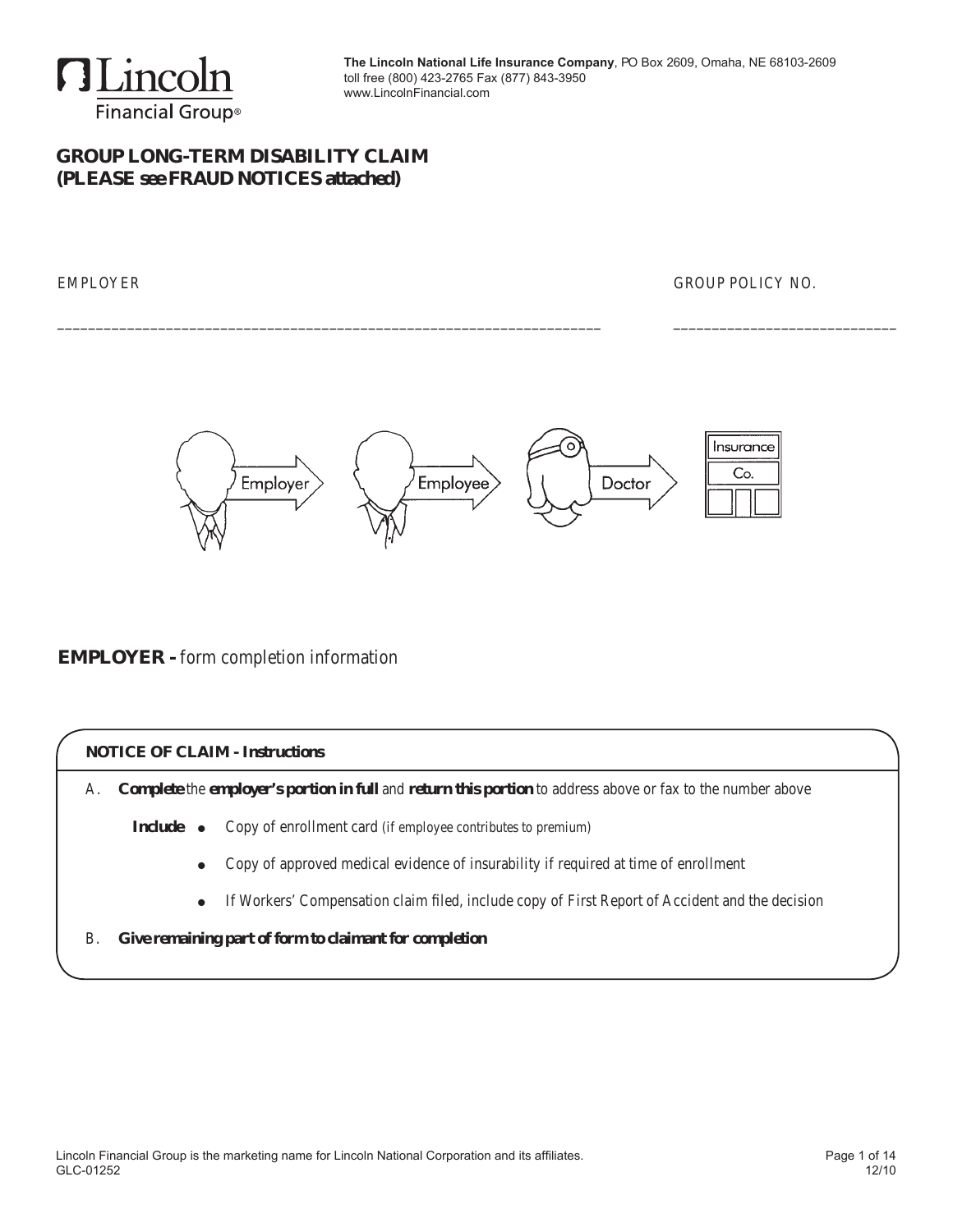# **Long-Term Disability Claim Employer's Statement**

| To Be Completed By The Employer                                                                                                                                                                                                                  |  |                                                                                                 |                                                       |  |                    |                                        |                                                                          |                                                                                                           |                         |  |
|--------------------------------------------------------------------------------------------------------------------------------------------------------------------------------------------------------------------------------------------------|--|-------------------------------------------------------------------------------------------------|-------------------------------------------------------|--|--------------------|----------------------------------------|--------------------------------------------------------------------------|-----------------------------------------------------------------------------------------------------------|-------------------------|--|
| This claim is for (Employee's Name and Address)                                                                                                                                                                                                  |  |                                                                                                 |                                                       |  |                    | Social Security Number                 |                                                                          | Date of Birth                                                                                             |                         |  |
| A. Information about the employer                                                                                                                                                                                                                |  |                                                                                                 |                                                       |  |                    |                                        |                                                                          |                                                                                                           |                         |  |
| Company's Name                                                                                                                                                                                                                                   |  |                                                                                                 |                                                       |  |                    |                                        | Group Policy Number                                                      |                                                                                                           | Class Number            |  |
| Address (Street, City, State, Zip)                                                                                                                                                                                                               |  |                                                                                                 |                                                       |  |                    |                                        | Telephone:<br>Fax:                                                       |                                                                                                           |                         |  |
| Name and address of division where employee works (if different from above)                                                                                                                                                                      |  |                                                                                                 |                                                       |  |                    |                                        | Telephone:<br>Fax:                                                       |                                                                                                           |                         |  |
| B. Information about the employee                                                                                                                                                                                                                |  |                                                                                                 |                                                       |  |                    |                                        |                                                                          |                                                                                                           |                         |  |
| Date employee was hired<br>(Month, Day, Year)                                                                                                                                                                                                    |  | Date employee became insured under this plan?<br>Date employee became insured under prior plan? |                                                       |  |                    |                                        | What was the employee's regularly scheduled work week?<br>hours per week |                                                                                                           | hours per day           |  |
| C. Information needed for withholding and reporting taxes                                                                                                                                                                                        |  |                                                                                                 |                                                       |  |                    |                                        |                                                                          |                                                                                                           |                         |  |
| Does employee contribute post-tax dollars toward the premium? h Yes h No If yes, what percent is paid by the employee?<br>If you leave this section blank, we will assume it is 100% employer contribution and calculate FICA taxes accordingly. |  |                                                                                                 |                                                       |  |                    |                                        |                                                                          |                                                                                                           | $\%$                    |  |
| D. Information about the claim                                                                                                                                                                                                                   |  |                                                                                                 |                                                       |  |                    |                                        |                                                                          |                                                                                                           |                         |  |
| Were there any changes to the employee's job responsibilities due to the disabling condition before the employee became fully disabled?<br>$\Box$ Yes $\Box$ No If yes, what were the changes and when were they made?                           |  |                                                                                                 |                                                       |  |                    |                                        |                                                                          |                                                                                                           |                         |  |
| What was the employee's permanent job on his or her last day at work?                                                                                                                                                                            |  |                                                                                                 |                                                       |  |                    |                                        |                                                                          | How long had the employee been in this job?                                                               |                         |  |
| Last day employee actually worked<br>(Month, Day, Year)                                                                                                                                                                                          |  |                                                                                                 |                                                       |  |                    |                                        |                                                                          | On that day, did the employee work a full day?<br>$\Box$ Yes $\Box$ No If no, how many hours were worked? |                         |  |
| Why did employee stop working?                                                                                                                                                                                                                   |  |                                                                                                 |                                                       |  |                    |                                        | $\Box$ Yes $\Box$ No                                                     | Is the employee's condition work related?                                                                 |                         |  |
| Has a claim been filed with Workers' Compensation?<br>$\Box$ Yes $\Box$ No If yes, send initial report of illness or injury and award notice.                                                                                                    |  |                                                                                                 |                                                       |  |                    |                                        |                                                                          |                                                                                                           |                         |  |
| Name, address and telephone number of your compensation carrier                                                                                                                                                                                  |  |                                                                                                 |                                                       |  |                    |                                        |                                                                          |                                                                                                           |                         |  |
| Name, address and telephone number of your medical insurance carrier                                                                                                                                                                             |  |                                                                                                 |                                                       |  |                    |                                        |                                                                          |                                                                                                           |                         |  |
| E. Information about your pension plan (do not complete for maternity claim)                                                                                                                                                                     |  |                                                                                                 |                                                       |  |                    |                                        |                                                                          |                                                                                                           |                         |  |
| Do you have a pension plan?<br>$\Box$ Yes $\Box$ No                                                                                                                                                                                              |  | If yes, what type?                                                                              | $\Box$ Defined benefit<br>$\Box$ Defined contribution |  |                    | $\Box$ 401(k)<br>$\Box$ Profit sharing | $\Box$ Other: (specify)                                                  |                                                                                                           |                         |  |
| Is the employee eligible for your pension plan?<br>$\Box$ Yes $\Box$ No If no, why?                                                                                                                                                              |  |                                                                                                 |                                                       |  |                    | $\Box$ Yes $\Box$ No If no, why?       | If eligible, does the employee participate?                              |                                                                                                           |                         |  |
| If the employee is participating, when is he or she eligible for benefits under the plan? (Month, Day, Year)                                                                                                                                     |  |                                                                                                 |                                                       |  |                    |                                        |                                                                          |                                                                                                           |                         |  |
| NOTE: If any portion of this pension benefit is attributable to the employee's contribution, please provide details including the percentage of his/her contribution<br>to the total contribution. This should include a copy of the contract.   |  |                                                                                                 |                                                       |  |                    |                                        |                                                                          |                                                                                                           |                         |  |
| F. Information about your rehire or return-to-work policies                                                                                                                                                                                      |  |                                                                                                 |                                                       |  |                    |                                        |                                                                          |                                                                                                           |                         |  |
| Does your company have a rehire or return-to-work policy for disabled employees?<br>$\Box$ Yes $\Box$ No                                                                                                                                         |  |                                                                                                 |                                                       |  |                    |                                        |                                                                          |                                                                                                           |                         |  |
| What is the name and title of the manager we should contact if we identify a rehabilitation or return-to-work option?                                                                                                                            |  |                                                                                                 |                                                       |  |                    |                                        |                                                                          |                                                                                                           |                         |  |
| G. Information about the employee's salary                                                                                                                                                                                                       |  |                                                                                                 |                                                       |  |                    |                                        |                                                                          |                                                                                                           |                         |  |
| The employee (Check all that apply)<br>$\Box$ is paid hourly (what is the hourly rate?) \$                                                                                                                                                       |  |                                                                                                 |                                                       |  | $\Box$ is salaried |                                        | $\Box$ receives commissions                                              |                                                                                                           | $\Box$ receives bonuses |  |
| Will employee file for disability benefits provided by any employer/employee labor management, state disability or union welfare plan?<br>$\Box$ Yes $\Box$ No If yes, what is the weekly amount? \$                                             |  |                                                                                                 |                                                       |  |                    |                                        | When do benefits begin?                                                  | End?                                                                                                      |                         |  |
| Is this employee eligible for salary continuation?<br>$\Box$ Yes $\Box$ No If yes, what is the weekly amount? \$                                                                                                                                 |  |                                                                                                 |                                                       |  |                    |                                        | When do benefits begin?                                                  | End?                                                                                                      |                         |  |
| (Continued on next page)                                                                                                                                                                                                                         |  |                                                                                                 |                                                       |  |                    |                                        |                                                                          |                                                                                                           |                         |  |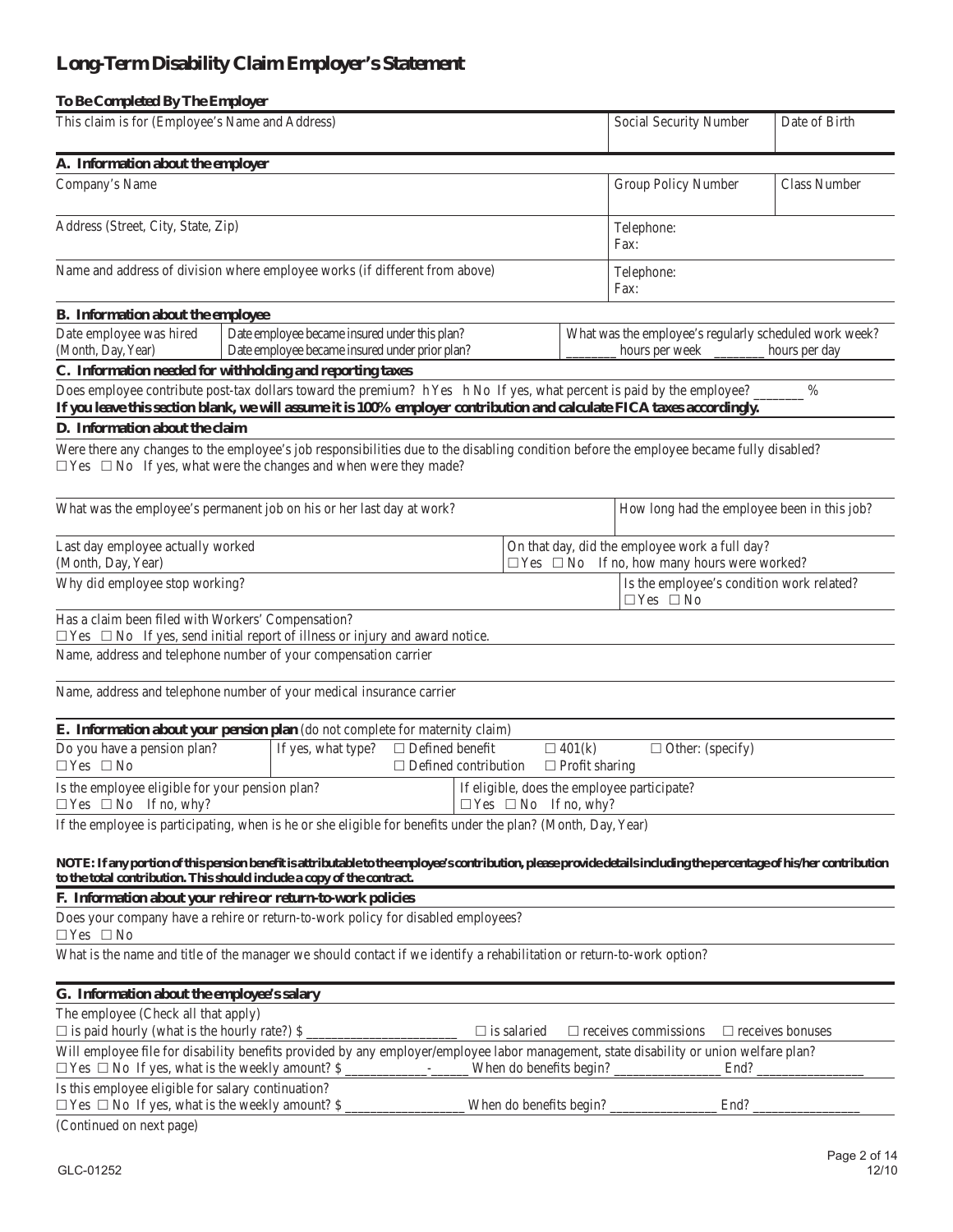#### **Reporting the employee's basic monthly earnings**

Find the definition of basic monthly earnings that matches your contract for this employee and follow the instructions given.

#### **Definitions of Basic Monthly Earnings**

- a. salary only (no commissions, bonuses, etc.), complete question 1 below
- b. previous year's W-2 form, complete question 5 below (attach W-2)
- c. sole proprietor, complete question 8 below
- d. previous year's K-1 form, complete question 6 below (attach  $K-1$ )
- e. salary and commissions, complete questions 1 and 3 below
- f. salary, commissions and bonuses, complete questions 1, 3 and 4 below
- g. salary and deferred compensation, complete questions 1 and 2 below
- h. salary, deferred compensation and commissions, complete questions 1, 2 and 3 below
- i. salary, deferred compensation, commissions and bonuses, complete questions 1, 2, 3 and 4 below
- j. salary and K-1 earnings, complete questions 1 and 6 below
- k. W-2 with deferred compensation, complete questions 2 and 5 below
- l. partnership agreement, complete question 7 below
- m. teacher's contract, complete question 1 below
- n. any other definition, complete question 9 below

|    | On the last day employee worked, what was his or her basic monthly salary? (Divide annual salary by 12 or<br>multiply weekly salary by 52 and divide by 12. Teachers divide annual salary by 12)                                                                                                     |                |
|----|------------------------------------------------------------------------------------------------------------------------------------------------------------------------------------------------------------------------------------------------------------------------------------------------------|----------------|
| 2) | On the last day the employee worked, what was his or her monthly pre-tax contribution to your deferred<br>compensation plan?                                                                                                                                                                         |                |
|    | 3) How much had the employee received in commissions in the 12 months (or the period of employment if less<br>than 12 months) immediately preceding the last day worked? \$<br>12, or the length of employment if less than 12 months, to find the average monthly commissions.                      | $\overline{3}$ |
|    | 4) How much had the employee received in bonuses in the 12 months (or the period of employment if less than<br>12 months) immediately preceding the last day worked? \$<br>or the length of employment if less than 12 months, to find the average monthly bonuses.                                  |                |
| 5) | What were the employee's earnings as shown on the W-2 form of the year immediately preceding the disability?                                                                                                                                                                                         |                |
| 6) | What were the employee's earnings as shown on the K-1 form of the year immediately preceding the disability?                                                                                                                                                                                         |                |
|    | 7) As of the last day the employee worked, what were the budgeted annual earnings as determined by the written<br>partnership agreement in effect? (Do not include dividends, interest or return of capital) \$                                                                                      |                |
|    | 8) As of the last day the employee worked, what was the sole proprietor's annual net profit (1040 Schedule C<br>gross income minus total deductions minus depreciation) averaged over the 3 years immediately preceding<br>the disability or the period of sole proprietorship if less than 3 years? | 8              |
|    | 9) For definitions other than those above, calculate the monthly earnings as they are defined in your contract.<br>If earnings are based on salary as expressed on a particular document, send us a copy of the document.                                                                            | 9              |
|    |                                                                                                                                                                                                                                                                                                      |                |

#### **H. Required Attachments and Signature**

If the employee contributes to the premiums, attach a copy of the enrollment form.

If salary is based on a W-2, K-1, 1099, or a similar document, attach a copy of the document.

If you have medical information from the employee's file relating to this disability, please attach copies.

If a workers' compensation claim is filed, send initial report of injury or illness and award notice.

Name of person completing this form (If this claim is approved for disability benefits, the benefit check will be sent to the employee with a carbon copy to you.)

**X** \_\_\_\_\_\_\_\_\_\_\_\_\_\_\_\_\_\_\_\_\_\_\_\_\_\_\_\_\_\_\_\_\_\_\_\_\_\_\_\_\_\_\_\_\_\_\_\_\_\_\_\_\_\_\_\_\_\_\_\_\_ \_\_\_\_\_\_\_\_\_\_\_\_\_\_\_\_\_\_\_\_\_\_\_\_\_\_\_\_\_\_\_\_\_\_\_\_\_\_\_\_\_ \_\_\_\_\_\_\_\_\_\_\_\_\_\_\_\_\_\_\_\_

 Signature Title Date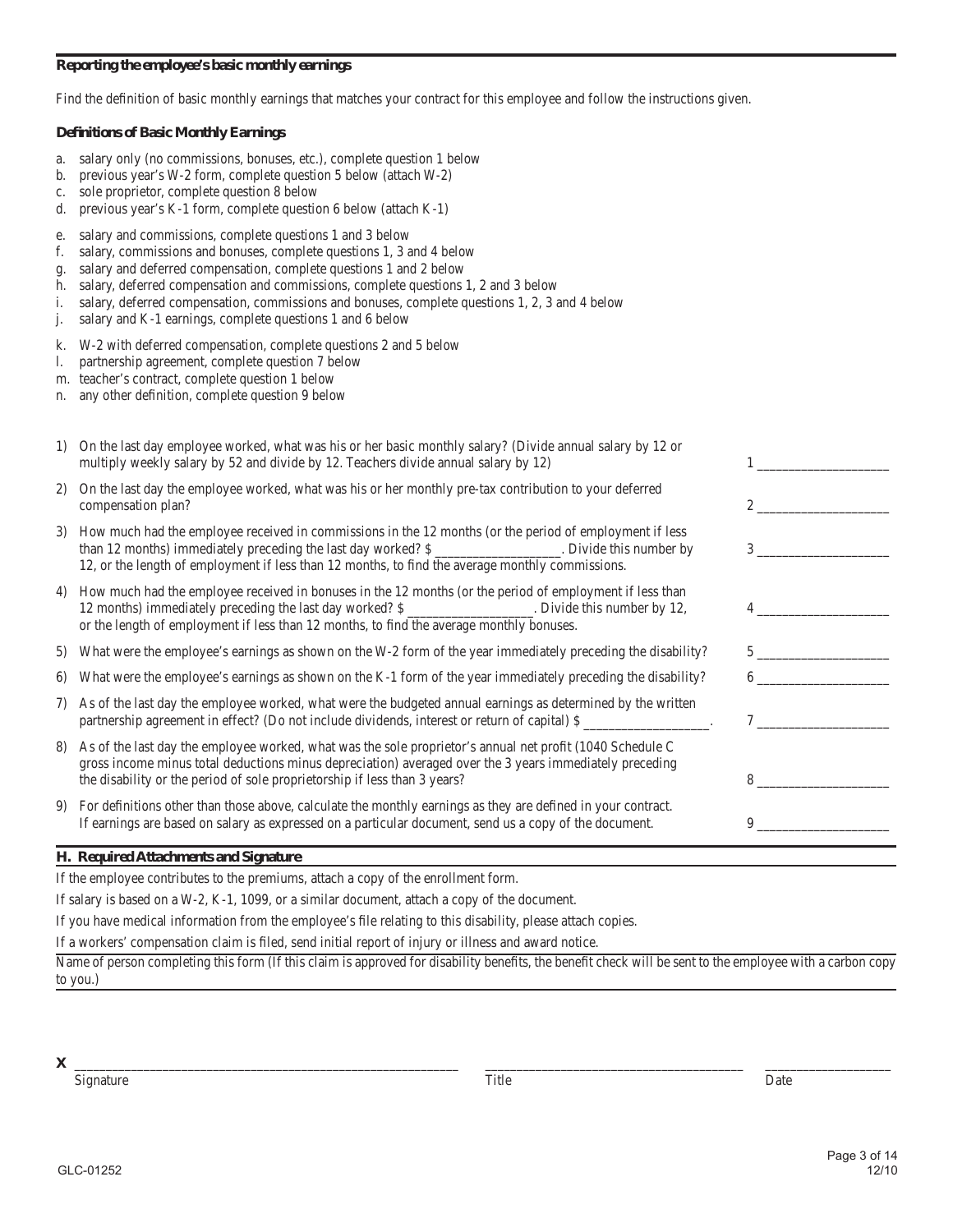# **Long-Term Disability Claim Job Analysis**

### **To Be Completed By The Employee's Supervisor**

| This claim is for (Employee's Name)                                                                                                                    |                     |                                           |                     |                                                    |                                          |  |  |
|--------------------------------------------------------------------------------------------------------------------------------------------------------|---------------------|-------------------------------------------|---------------------|----------------------------------------------------|------------------------------------------|--|--|
| Employee's Social Security Number<br>Date of Disability (Month, Day, Year)                                                                             |                     |                                           |                     |                                                    |                                          |  |  |
| A. General information about the employee's job                                                                                                        |                     |                                           |                     |                                                    |                                          |  |  |
| <b>Job Title</b>                                                                                                                                       |                     |                                           |                     | Minimum education or training required             |                                          |  |  |
| Does the employee perform supervisory functions?<br>$\Box$ Yes $\Box$ No If yes, how many people are supervised?<br>Describe job duties.               |                     |                                           |                     |                                                    |                                          |  |  |
|                                                                                                                                                        |                     |                                           |                     |                                                    |                                          |  |  |
| Check the items below that relate to the employee's job. Use these definitions for the frequency of occurrence:                                        |                     |                                           |                     |                                                    |                                          |  |  |
| Occasionally means the person does the activity up to 33% of the time.                                                                                 |                     |                                           |                     |                                                    |                                          |  |  |
| Frequently means the person does the activity 34% to 66% of the time.                                                                                  |                     |                                           |                     |                                                    |                                          |  |  |
| Continuously means the person does the activity 67% to 100% of the time.                                                                               |                     |                                           |                     |                                                    |                                          |  |  |
|                                                                                                                                                        |                     |                                           | <b>Occasionally</b> | Frequently                                         | Continuously                             |  |  |
| Relate to others                                                                                                                                       |                     |                                           | □                   | □                                                  | П                                        |  |  |
| Written and verbal communication                                                                                                                       |                     |                                           | □                   | $\Box$                                             | □                                        |  |  |
| Reasoning, math and language                                                                                                                           |                     |                                           | □                   | $\Box$                                             | □                                        |  |  |
| Makes independent judgments                                                                                                                            |                     |                                           | $\Box$              | □                                                  | □                                        |  |  |
| Which of the following describe the employee's working environment? Check all that apply.                                                              |                     |                                           |                     |                                                    |                                          |  |  |
| $\Box$ Unprotected heights                                                                                                                             |                     | $\Box$ Changes in temperature or humidity |                     |                                                    | $\Box$ Exposure to dust, fumes and gases |  |  |
| $\Box$ Being near moving machinery                                                                                                                     |                     | $\Box$ Driving automotive equipment       |                     | $\Box$ Other hazards                               |                                          |  |  |
| Is the employee required to travel?                                                                                                                    |                     |                                           |                     |                                                    |                                          |  |  |
| $\Box$ Yes $\Box$ No If yes, complete the following information:                                                                                       |                     |                                           |                     |                                                    |                                          |  |  |
| How does the employee travel? (Automobile, plane, train, etc.)<br>Where does the employee travel?                                                      |                     |                                           |                     | What percent of the time does the employee travel? |                                          |  |  |
| B. Information about the physical aspects of the employee's job                                                                                        |                     |                                           |                     |                                                    |                                          |  |  |
| Check the items below that relate to the employee's job and complete the information requested. Use these definitions for the frequency of occurrence: |                     |                                           |                     |                                                    |                                          |  |  |
| Occasionally means the person does the activity up to 33% of the time.                                                                                 |                     |                                           |                     |                                                    |                                          |  |  |
| Frequently means the person does the activity 34% to 66% of the time.                                                                                  |                     |                                           |                     |                                                    |                                          |  |  |
| Continuously means the person does the activity 67% to 100% of the time.                                                                               |                     |                                           |                     |                                                    |                                          |  |  |
| <b>Activity</b>                                                                                                                                        |                     | <b>Frequency of Occurrence</b>            |                     |                                                    |                                          |  |  |
|                                                                                                                                                        | <b>Occasionally</b> | Frequently                                | Continuously        |                                                    |                                          |  |  |
| $\Box$ Standing                                                                                                                                        | □                   | Ш                                         | ⊔                   |                                                    |                                          |  |  |
| $\Box$ Walking                                                                                                                                         | $\Box$              | $\Box$                                    | □                   |                                                    |                                          |  |  |
| $\Box$ Sitting                                                                                                                                         | $\Box$              | П                                         | П                   |                                                    |                                          |  |  |
| $\Box$ Balancing                                                                                                                                       | $\Box$              | □                                         | $\Box$              |                                                    |                                          |  |  |
| $\Box$ Stooping                                                                                                                                        | П                   | П                                         | П                   |                                                    |                                          |  |  |
| $\Box$ Kneeling                                                                                                                                        | П                   | □                                         | □                   |                                                    |                                          |  |  |
| $\Box$ Crouching                                                                                                                                       | П                   | □                                         | H                   |                                                    |                                          |  |  |
| $\Box$ Crawling                                                                                                                                        | □                   | □                                         | □                   |                                                    |                                          |  |  |
| $\Box$ Reaching/working overhead                                                                                                                       | □                   | □                                         | □                   |                                                    |                                          |  |  |
| $\Box$ Climbing:                                                                                                                                       | □                   | П                                         | □                   |                                                    |                                          |  |  |
| $\Box$ Stairs                                                                                                                                          | П                   | □                                         | □                   |                                                    |                                          |  |  |
| Number of stairs:                                                                                                                                      |                     |                                           |                     |                                                    |                                          |  |  |
| $\Box$ Ladders                                                                                                                                         | □                   | □                                         | □                   | <b>Describe Activity</b>                           | Weight                                   |  |  |
| Height of Ladder: __________                                                                                                                           |                     |                                           |                     |                                                    |                                          |  |  |
| $\Box$ Pushing                                                                                                                                         | □                   | □                                         | □                   |                                                    | lbs.                                     |  |  |
| $\Box$ Pulling                                                                                                                                         | □                   | □                                         | □                   |                                                    | lbs.                                     |  |  |
| $\Box$ Lifting/carrying                                                                                                                                | □                   | □                                         | □                   |                                                    | lbs.                                     |  |  |
|                                                                                                                                                        |                     |                                           |                     |                                                    |                                          |  |  |

(Continued on next page)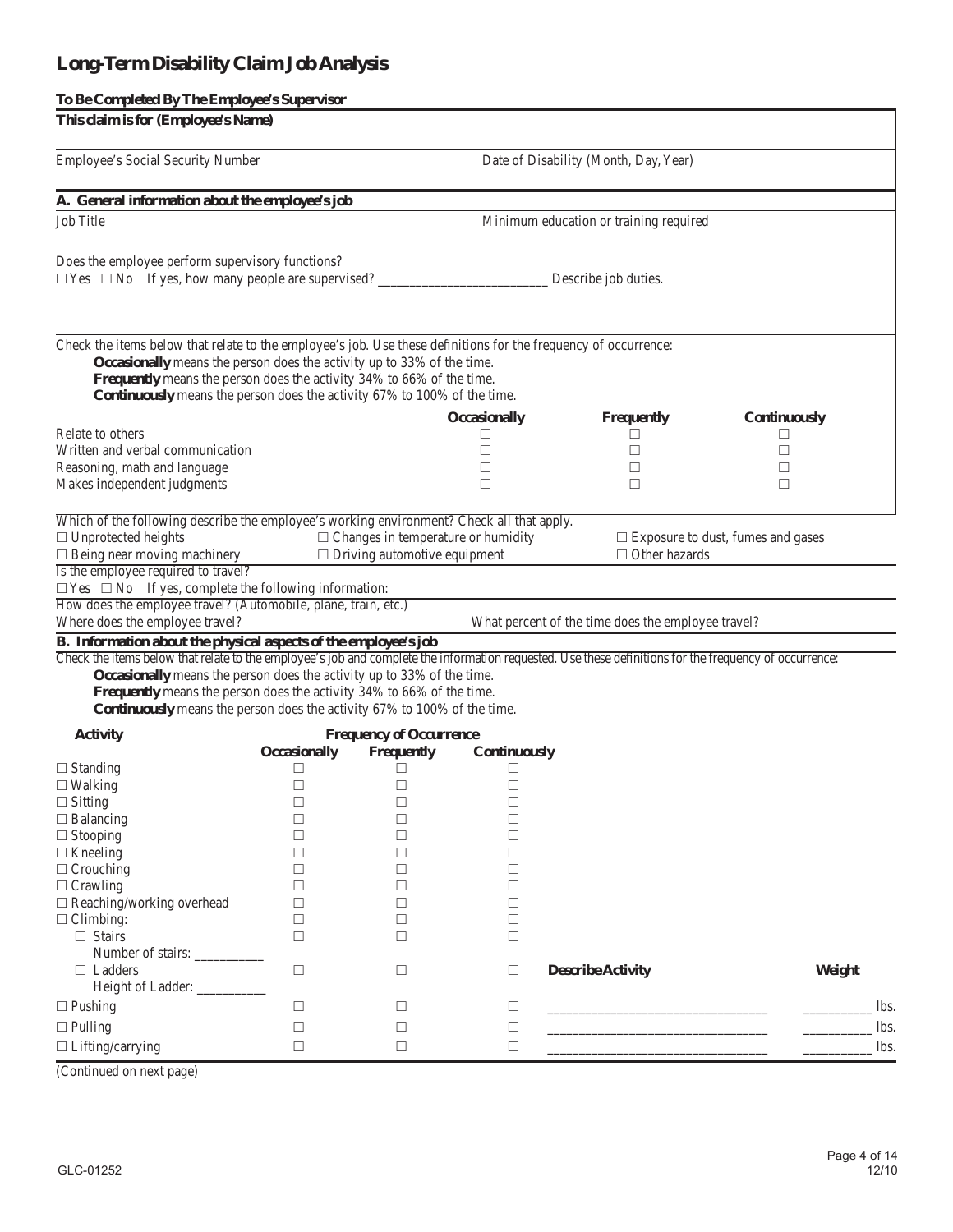| Can the job be performed by alternating sitting and standing? |          |                   |
|---------------------------------------------------------------|----------|-------------------|
| $\Box$ Yes $\Box$ No                                          |          |                   |
| Does the job require using the feet to operate foot controls? |          |                   |
| $\Box$ Yes $\Box$ No If yes, on what type of equipment?       |          |                   |
| How important is good vision in the job?                      |          |                   |
| What are the major tasks requiring use of one or both hands?  | One Hand | <b>Both Hands</b> |
|                                                               |          |                   |
|                                                               |          |                   |
|                                                               |          |                   |
|                                                               |          |                   |
| C. Information about the job as it relates to the disability  |          |                   |

Can the job be modified to accommodate the disability either temporarily or permanently?  $\square$  <br> Yes  $\square$  <br> No If yes, explain

Is it possible to offer the employee assistance in doing the job (through use of technology or personal assistance for example)?  $\square$  <br> Yes  $\square$  <br>No  $\;$  If yes, explain

| D. Attachments and Signature (Attach a copy of the employee's job description) |  |  |  |
|--------------------------------------------------------------------------------|--|--|--|
|                                                                                |  |  |  |

Name of person completing this form

 Signature Title Date

Telephone Fax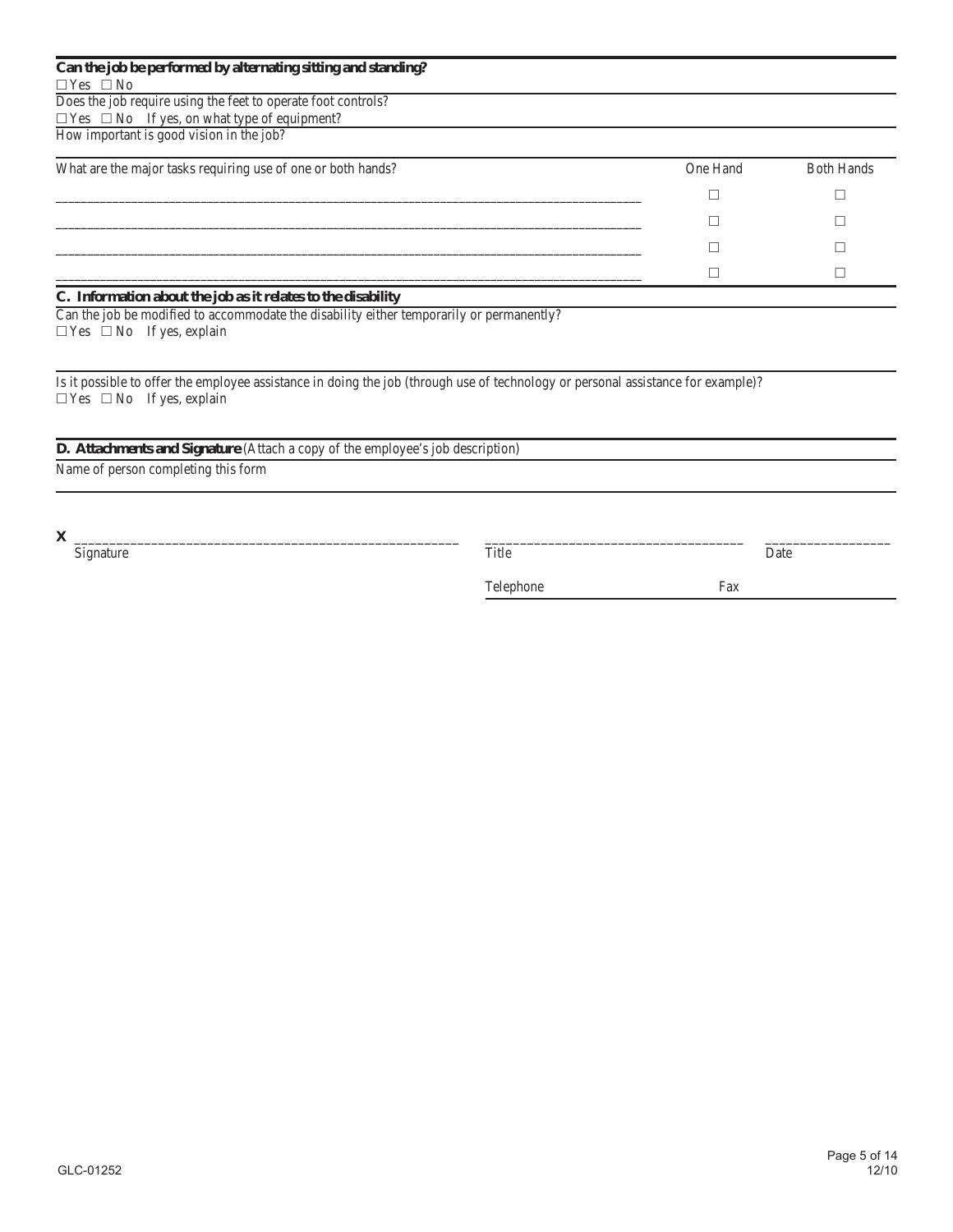

# **GROUP long-term disability claim Application**



## **EMPLOYEE -** form completion information

### **APPLICATION FOR GROUP LTD - Instructions**

- A. **Complete and sign the authorization on the reverse side of this page.** This will allow our insurance carrier or their representative to secure additional information (if necessary) to make a decision on your request for benefit payments (do not detach).
- B. **Complete employee claim statement in full.**

Attach  $\bullet$  A copy of Social Security and other income entitlement awards (or forward when received)

- C. **Give this authorization and attached claim application to the physician treating you** (if more than one, obtain other forms for completion from employer). Instruct your attending physician to send his statement along with yours to the insurance carrier.
- D. When those forms are received by the Insurance Company, they will advise you of your eligibility for benefits or of any additional information that may be needed.

Do Not Detach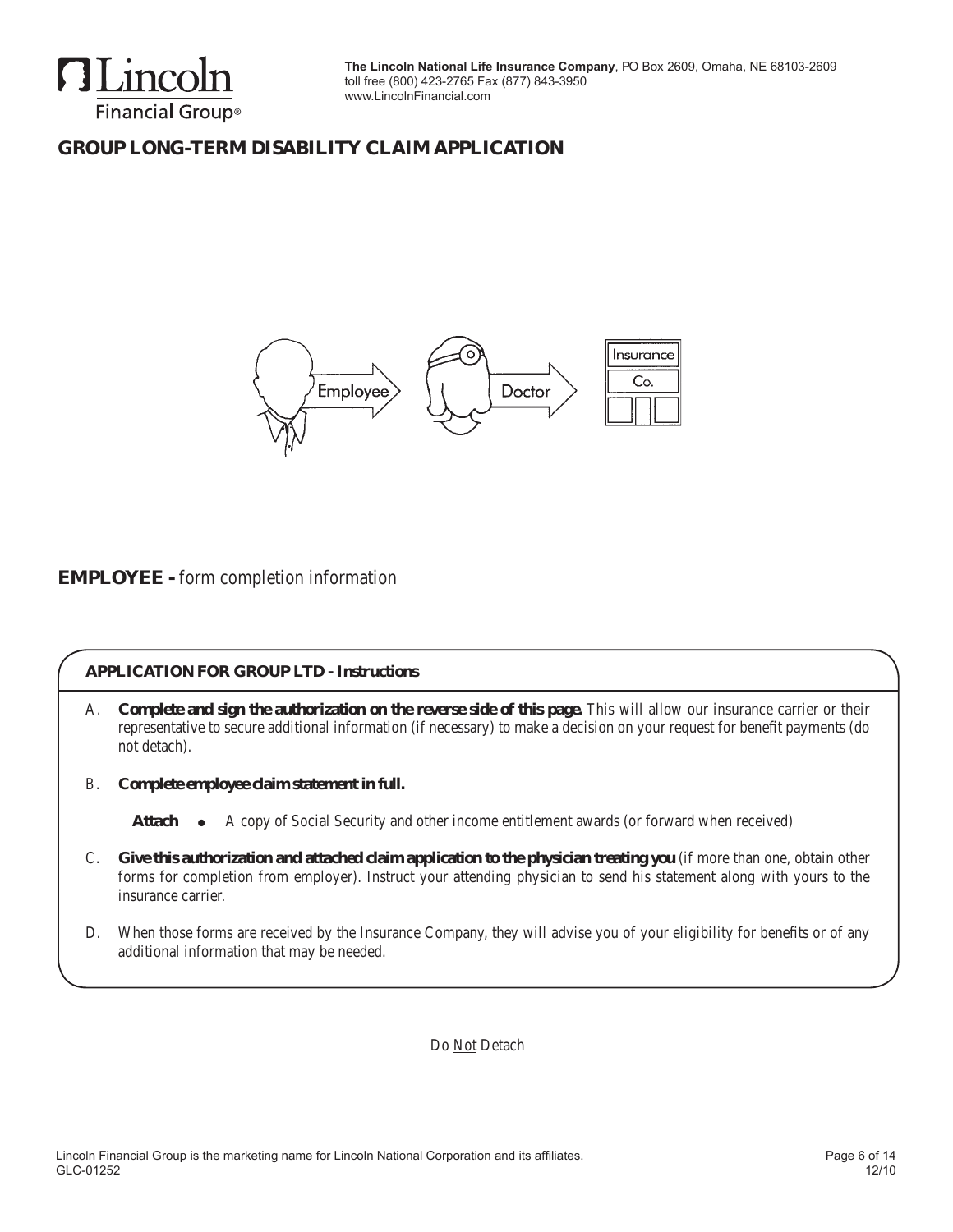

## **AUTHORIZATION FOR RELEASE OF INFORMATION**

1. **I(the undersigned) authorize** any physician, medical professional, pharmacist or other provider of health care services, hospital, clinic, other medical or medically related facility; insurance or reinsurance company; government agency; department oflabor;acquaintance; group policyholder; employer; or policy or benefit plan administrator to release information from the records of:

| Claimant/Patient Name: |                         |          |
|------------------------|-------------------------|----------|
| (Last)                 | (First)                 | (Middle) |
| Date of Birth:         | Social Security Number: |          |

- $\bullet$  data or records regarding my medical history, treatment, prescriptions, consultations [including medical and psychological reports, records, charts, notes (excluding psychotherapy notes), x-rays, films or correspondence, and any medical condition I may now have or have had];
- any information regarding insurance coverage; and
- any information, data or records regarding my activities (including records relating to my Social Security, Workers' Compensation, Retirement Income, financial, earnings and employment history).

3. Information to be released to: The Lincoln National Life Insurance Company PO Box 2609 Omaha, NE 68103-2609

- 4. I understand the information obtained by use of this Authorization will be used by The Lincoln National Life Insurance Company ("Company") to evaluate my claim for disability benefits. The Company will only release such information:
	- $\bullet$  to its reinsurer, or other persons or organizations performing business or legal services in connection with my claim(s); or
	- to a vendor, approved by the company, which specializes in the application for Social Security Disability Benefits
	- to vendors/consultants providing the claimant with wellness, disability or leave related services as part of an employer sponsored benefit plan
	- $\bullet$  to the employer for self-insured disability plans; or
	- as otherwise may be required by law or as I may further authorize.

 I further understand that refusal to sign this Authorization may result in the denial of benefits.

- 5. I understand the information used or disclosed may be subject to re-disclosure by the recipient and may no longer be protected by the federal HIPAA Privacy Rule. For Colorado claims, the disclosed information may not be redisclosed or reused by the recipient under Colorado law.
- 6. I understand that I may revoke this Authorization in writing at any time, except to the extent:
	- 1. the Company has taken action in reliance on this Authorization; or
	- 2. the Company is using this Authorization in connection with a contestable claim.

If written revocation is not received, this Authorization will be considered valid for a period of time not to exceed 24 months from the date of my signature below. To initiate revocation of this Authorization, direct all correspondence to the Company at the above address.

7. A photocopy of this Authorization is to be considered as valid as the original.

8. I understand I am entitled to receive a copy of this Authorization.

#### **SIGNAT URE:** \_\_\_\_\_\_\_\_\_\_\_\_\_\_\_\_\_\_\_\_\_\_\_\_\_\_\_\_\_\_\_\_\_\_\_\_\_\_\_\_\_\_\_\_\_\_\_\_\_\_\_\_\_\_\_\_\_\_\_ **DATE :** \_\_\_\_\_\_\_\_\_\_\_\_\_\_\_\_\_\_\_\_\_\_\_\_\_\_\_

Claimant/legal representative (Nearest relative, legal guardian, or appointed representative to sign only if claimant/patient is a minor, legally incompetent, or deceased.) Power of attorney or guardianship must be attached.

PRINT NAME:

| Relationship to Claimant/Patient of personal/legal representative signing for Claimant/Patient: |  |  |
|-------------------------------------------------------------------------------------------------|--|--|
|                                                                                                 |  |  |

\_\_\_\_\_\_\_\_\_\_\_\_\_\_\_\_\_\_\_\_\_\_\_\_\_\_\_\_\_\_\_\_\_\_\_\_\_\_\_\_\_\_\_\_\_\_\_\_\_\_\_\_\_\_\_\_\_

ADDRESS: PHONE NO: (Street)

(City) (State) (State) (Zip Code)

<sup>2.</sup> Information to be released: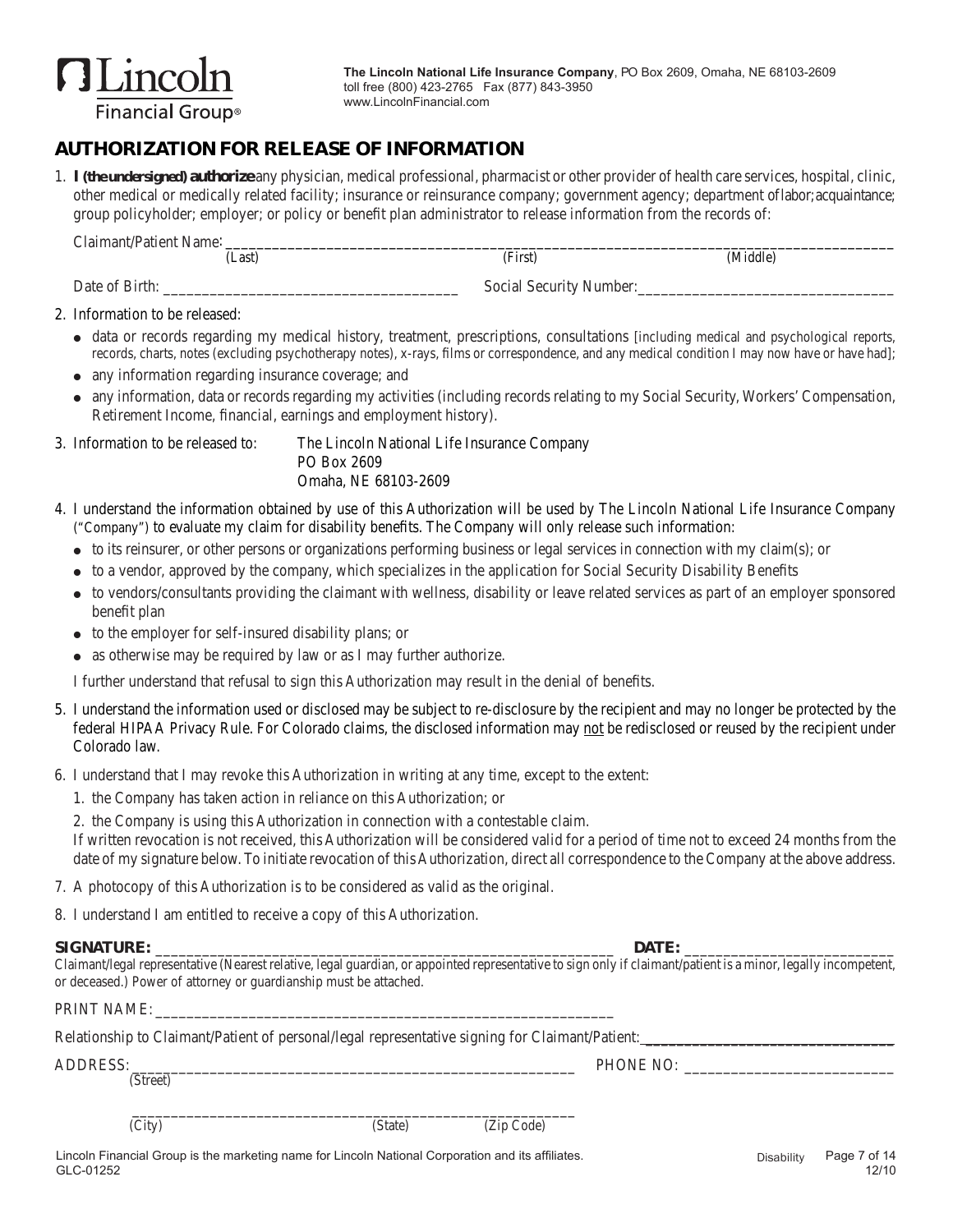## **FRAUD NOTICES. For your protection, certain states require that the following notices appear on this form.**

**Alaska.** A person who knowingly and with intent to injure, defraud, or deceive an insurance company files a claim containing false, incomplete or misleading information may be prosecuted under state law.

**Arizona.** For your protection Arizona law requires the following statement to appear on this form. Any person who knowingly presents a false or fraudulent claim for payment of a loss is subject to criminal and civil penalties.

**Arkansas, Louisiana, Rhode Island and West Virginia.**Any person who knowingly presents a false or fraudulent claim for payment of a loss or benefit or knowingly presents false information in an application for insurance is guilty of a crime and may be subject to fines and confinement in prison.

**California.** For your protection California law requires the following to appear on this form: Any person who knowingly presents a false or fraudulent claim for the payment of a loss is guilty of a crime and may be subject to fines and confinement in state prison.

**Colorado.** It is unlawful to knowingly provide false, incomplete, or misleading facts or information to an insurance company for the purpose of defrauding or attempting to defraud the company. Penalties may include imprisonment, fines, denial of insurance and civil damages. Any insurance company or agent of an insurance company who knowingly provides false, incomplete, or misleading facts or information to a policyholder or claimant for the purpose of defrauding or attempting to defraud the policyholder or claimant with regard to a settlement or award payable from insurance proceeds shall be reported to the Colorado Division of Insurance within the Department of Regulatory Agencies.

**Delaware.** Any person who knowingly, and with intent to injure, defraud or deceive any insurer, files a statement of claim containing any false, incomplete or misleading information is guilty of a felony.

**District of Columbia.** It is a crime to provide false or misleading information to an insurer for the purpose of defrauding the insurer or any other person. Penalties include imprisonment and/or fines. In addition, an insurer may deny insurance benefits if false information materially related to a claim was provided by the applicant.

**Florida.** Any person who knowingly and with intent to injure, defraud, or deceive any insurer files a statement of claim or application containing any false, incomplete, or misleading information is guilty of a felony of the third degree.

**Idaho.** Any person who knowingly, and with intent to defraud or deceive any insurance company, files a statement or claim containing any false, incomplete or misleading information is guilty of a felony.

**Indiana.** A person who knowingly and with intent to defraud an insurer files a statement of claim containing any false, incomplete, or misleading information commits a felony.

**Kentucky.** Any person who knowingly and with intent to defraud any insurance company or other person files a statement of claim containing any materially false information or conceals, for the purpose of misleading, information concerning any fact material thereto commits a fraudulent insurance act, which is a crime.

**Maine.** It is a crime to knowingly provide false, incomplete or misleading information to an insurance company for the purpose of defrauding the company. Penalties may include imprisonment, fines or a denial of insurance benefits.

**Maryland.** Any person who knowingly and willfully presents a false or fraudulent claim for payment of a loss or benefit or knowingly and willfully presents false information in an application for insurance is guilty of a crime and may be subject to fines and confinement in prison.

**Minnesota.** A person who files a claim with intent to defraud or helps commit a fraud against an insurer is guilty of a crime.

**New Hampshire.** Any person who, with a purpose to injure, defraud or deceive any insurance company, files a statement of claim containing any false, incomplete or misleading information is subject to prosecution and punishment for insurance fraud, as provided in RSA 638:20.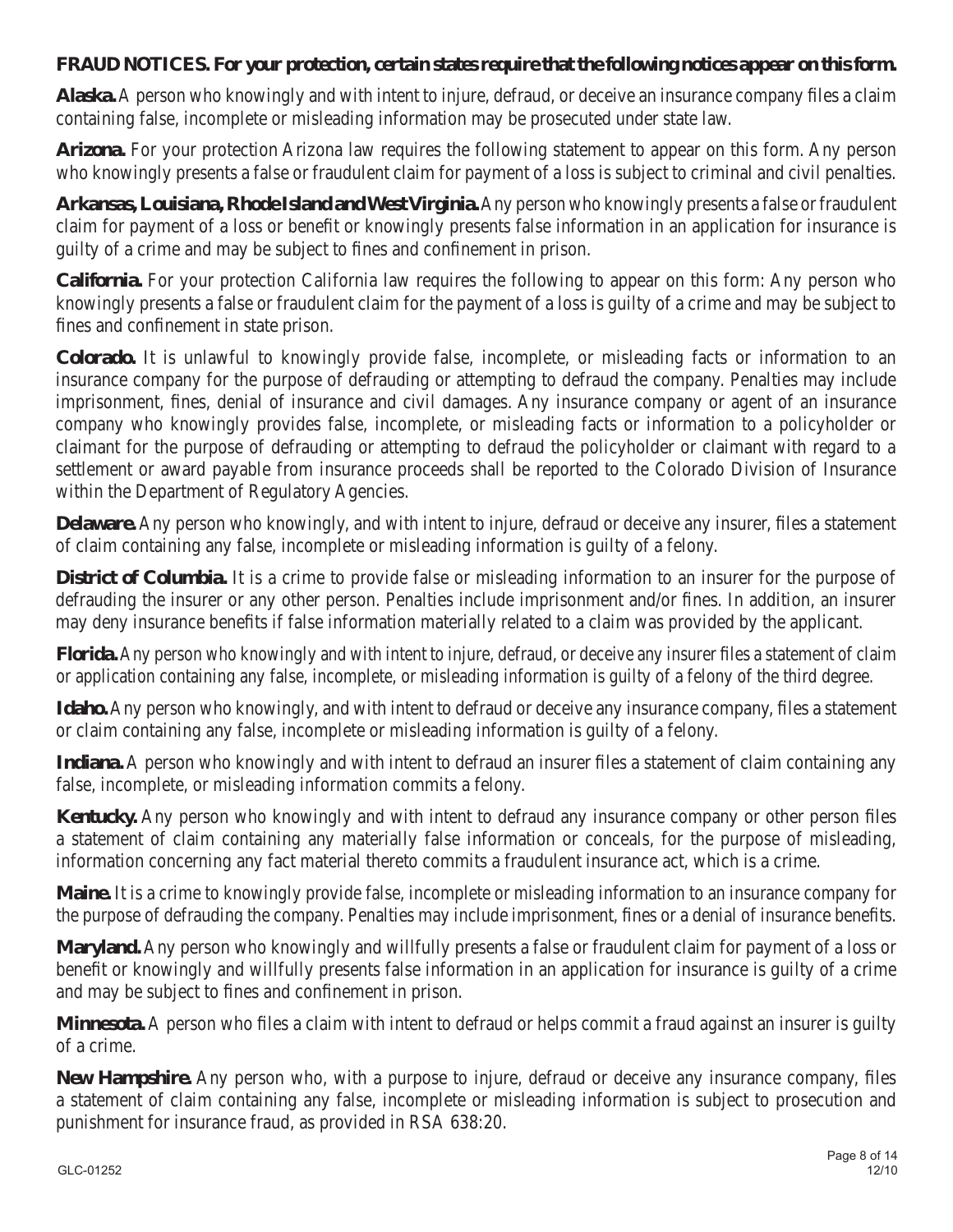**New Jersey.** Any person who knowingly files a statement of claim containing any false or misleading information is subject to criminal and civil penalties.

**New Mexico.** Any person who knowingly presents a false or fraudulent claim for payment of a loss or benefit or knowingly presents false information in an application for insurance is guilty of a crime and may be subject to civil fines and criminal penalties.

**New York.** Any person who knowingly and with intent to defraud any insurance company or other person files an application for insurance or statement of claim containing any materially false information or conceals for the purpose of misleading, information concerning any fact material thereto commits a fraudulent insurance act, which is a crime and subject to a civil penalty not to exceed five thousand dollars and the stated value of the claim for each such violation.

**Ohio.** Any person who, with intent to defraud or knowing that he is facilitating a fraud against an insurer, submits an application or files a claim containing a false or deceptive statement is guilty of insurance fraud.

**Oklahoma.** Any person who knowingly, and with intent to injure, defraud or deceive any insurer, makes any claim for the proceeds of an insurance policy containing any false, incomplete or misleading information is guilty of a felony.

**Oregon.** Any person who knowingly and with intent to defraud any insurance company or other person: (1) files an application for insurance or statement of claim containing any materially false information; or, (2) conceals for the purpose of misleading, information concerning any material fact, may have committed a fraudulent insurance act.

**Pennsylvania.** Any person who knowingly and with intent to defraud any insurance company or other person files an application for insurance or statement of claim containing any materially false information or conceals for the purpose of misleading, information concerning any fact material thereto commits a fraudulent insurance act, which is a crime and subjects such person to criminal and civil penalties.

**Puerto Rico.** Any person who knowingly and with the intention of defrauding presents false information in an insurance application, or presents, helps, or causes the presentation of a fraudulent claim for the payment of a loss or any other benefit, or presents more than one claim for the same damage or loss, shall incur a felony and, upon conviction, shall be sanctioned for each violation with the penalty of a fine of not less than five thousand dollars (\$5,000) and not more than ten thousand dollars (\$10,000), or a fixed term of imprisonment for three (3) years, or both penalties. Should aggravating circumstances are present, the penalty thus established may be increased to a maximum of five (5) years, if extenuating circumstances are present, it may be reduced to a minimum of two (2) years.

**Tennessee and Washington.** It is a crime to knowingly provide false, incomplete or misleading information to an insurance company for the purpose of defrauding the company. Penalties include imprisonment, fines and denial of insurance benefits.

**Texas.** Any person who knowingly presents a false or fraudulent claim for the payment of a loss is guilty of a crime and may be subject to fines and confinement in state prison.

**FOR ALL OTHER STATES EXCLUDING CONNECTICUT, KANSAS, AND VIRGINIA.** A person may be committing insurance fraud, if he or she submits an application or claim containing a false or deceptive statement with intent to defraud (or knowing that he or she is helping to defraud) an insurance company.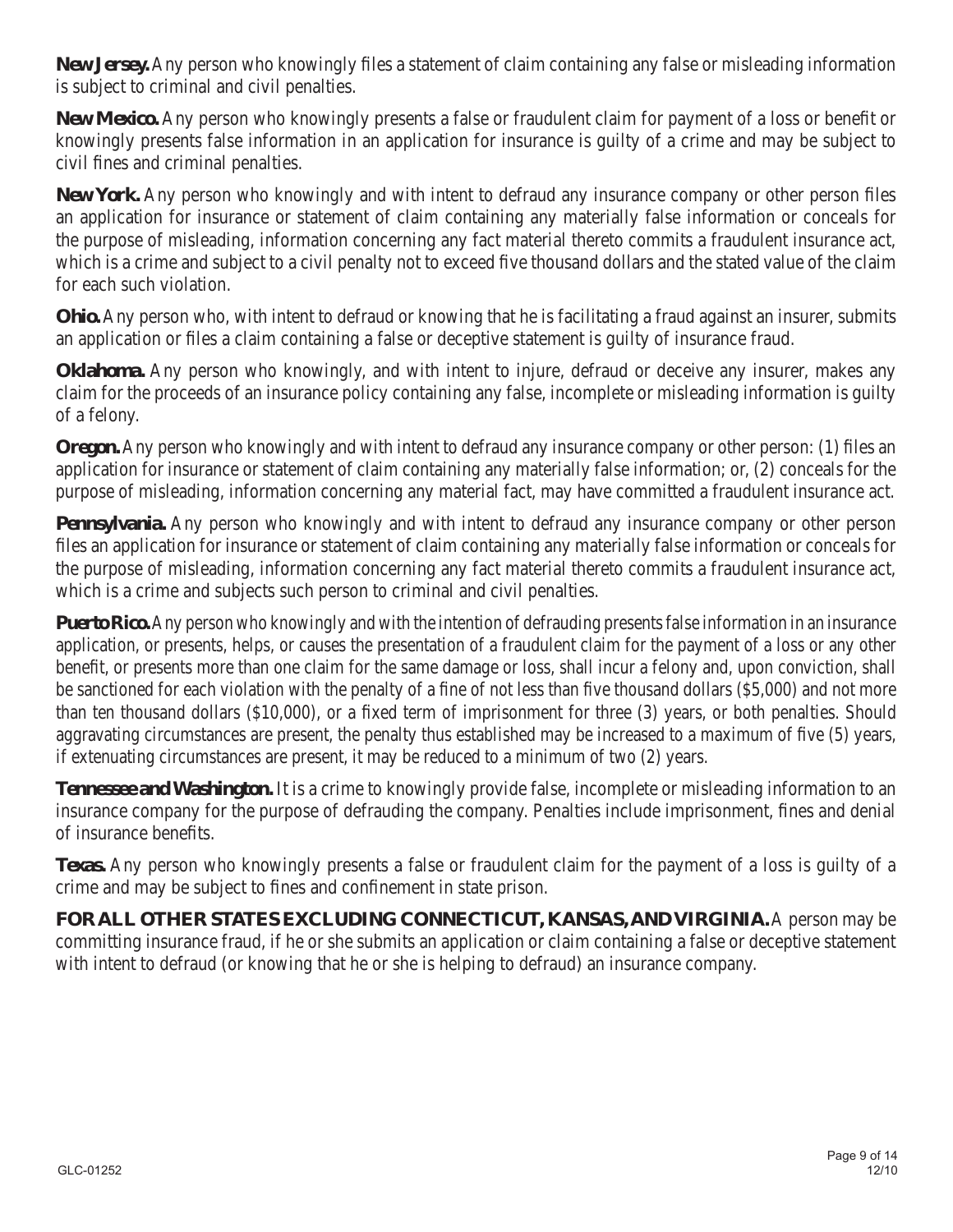# **Long-Term Disability Claim Employee's Statement**

| To Be Completed By The Employee                                                                                                                                                                       |                        |        |                                       |                              |                                                               |                                   |
|-------------------------------------------------------------------------------------------------------------------------------------------------------------------------------------------------------|------------------------|--------|---------------------------------------|------------------------------|---------------------------------------------------------------|-----------------------------------|
| A. Information about you                                                                                                                                                                              |                        |        |                                       |                              |                                                               |                                   |
| Last Name                                                                                                                                                                                             |                        |        | First                                 |                              |                                                               | Middle Initial                    |
| Address                                                                                                                                                                                               |                        |        | City                                  |                              | State/Province                                                | Zip                               |
| Telephone                                                                                                                                                                                             | Social Security Number |        |                                       |                              |                                                               |                                   |
| Date of Birth (Month, Day, Year)                                                                                                                                                                      | Height                 | Weight | $\Box$ Rt Handed<br>$\Box$ Lt. Handed | $\Box$ Male<br>$\Box$ Female | $\Box$ Single<br>$\Box$ Married                               | $\Box$ Widowed<br>$\Box$ Divorced |
| Your Employer (include division if applicable)                                                                                                                                                        |                        |        |                                       |                              |                                                               |                                   |
| Occupation                                                                                                                                                                                            |                        |        |                                       |                              |                                                               |                                   |
| B. Information about your family (required to determine your eligibility for Social Security benefits)                                                                                                |                        |        |                                       |                              |                                                               |                                   |
| Spouse's Name (Last, First)                                                                                                                                                                           |                        |        |                                       |                              |                                                               |                                   |
| Spouse's Social Security Number                                                                                                                                                                       |                        |        | Date of Birth (Month, Day, Year)      |                              | Is your spouse employed?<br>$\Box$ Yes $\Box$ No              |                                   |
| Children under age 25: Name (Last, First)                                                                                                                                                             |                        |        |                                       |                              | Date of Birth (Month, Day, Year)                              |                                   |
| C. Information about the condition causing your disability<br>1. For pregnancy or illness, answer the following questions:<br>What were your first symptoms?                                          |                        |        |                                       |                              |                                                               |                                   |
| When did you first notice them?                                                                                                                                                                       |                        |        |                                       |                              | Date you were first treated by a physician (Month, Day, Year) |                                   |
| 2. For an injury, answer the following questions:                                                                                                                                                     |                        |        |                                       |                              |                                                               |                                   |
| Where and how did the injury occur?                                                                                                                                                                   |                        |        |                                       |                              |                                                               |                                   |
| Date the injury occurred (Month, Day, Year)                                                                                                                                                           |                        |        |                                       |                              | Date you were first treated by a physician (Month, Day, Year) |                                   |
| 3. For illness or injury, answer the following questions:                                                                                                                                             |                        |        |                                       |                              |                                                               |                                   |
| Why are you unable to work?                                                                                                                                                                           |                        |        |                                       |                              |                                                               |                                   |
| Before you stopped working, did your condition require you to change your job or the way you did your job?<br>$\Box$ Yes $\Box$ No If yes, explain                                                    |                        |        |                                       |                              |                                                               |                                   |
| Is your condition related to your occupation?<br>$\Box$ Yes $\Box$ No If yes, explain                                                                                                                 |                        |        |                                       |                              |                                                               |                                   |
| Have you filed, or do you intend to file a Workers' Compensation claim?<br>$\Box$ Yes $\Box$ No                                                                                                       |                        |        |                                       |                              |                                                               |                                   |
| Do you require another person's active, hands-on help to safely perform activities of daily living?<br>$\Box$ Yes $\Box$ No If yes, please explain what kind of help you receive and who provides it: |                        |        |                                       |                              |                                                               |                                   |
| D. Information about the disability                                                                                                                                                                   |                        |        |                                       |                              |                                                               |                                   |

| Last day you worked before the disability                        | Did you work a full day?            |                                                     | Date you were first unable to work? |  |  |  |
|------------------------------------------------------------------|-------------------------------------|-----------------------------------------------------|-------------------------------------|--|--|--|
| (Month, Day, Year)                                               | $\Box$ Yes $\Box$ No If no, explain |                                                     | (Month, Day, Year)                  |  |  |  |
| Have you returned to work?                                       |                                     | If you have not returned to work, do you expect to? |                                     |  |  |  |
| $\Box$ Yes Part time (date)<br>Full time (date)                  |                                     | Part time (date)<br>$\Box$ Yes                      | Full time (date)                    |  |  |  |
| $\Box$ No                                                        |                                     | $\Box$ No                                           |                                     |  |  |  |
| Are you currently self-employed or working for another employer? |                                     |                                                     |                                     |  |  |  |
| $\Box$ Yes $\Box$ No If so, give details.                        |                                     |                                                     |                                     |  |  |  |
| $\sim$ $\sim$ $\sim$ $\sim$ $\sim$                               |                                     |                                                     |                                     |  |  |  |

(Continued on next page)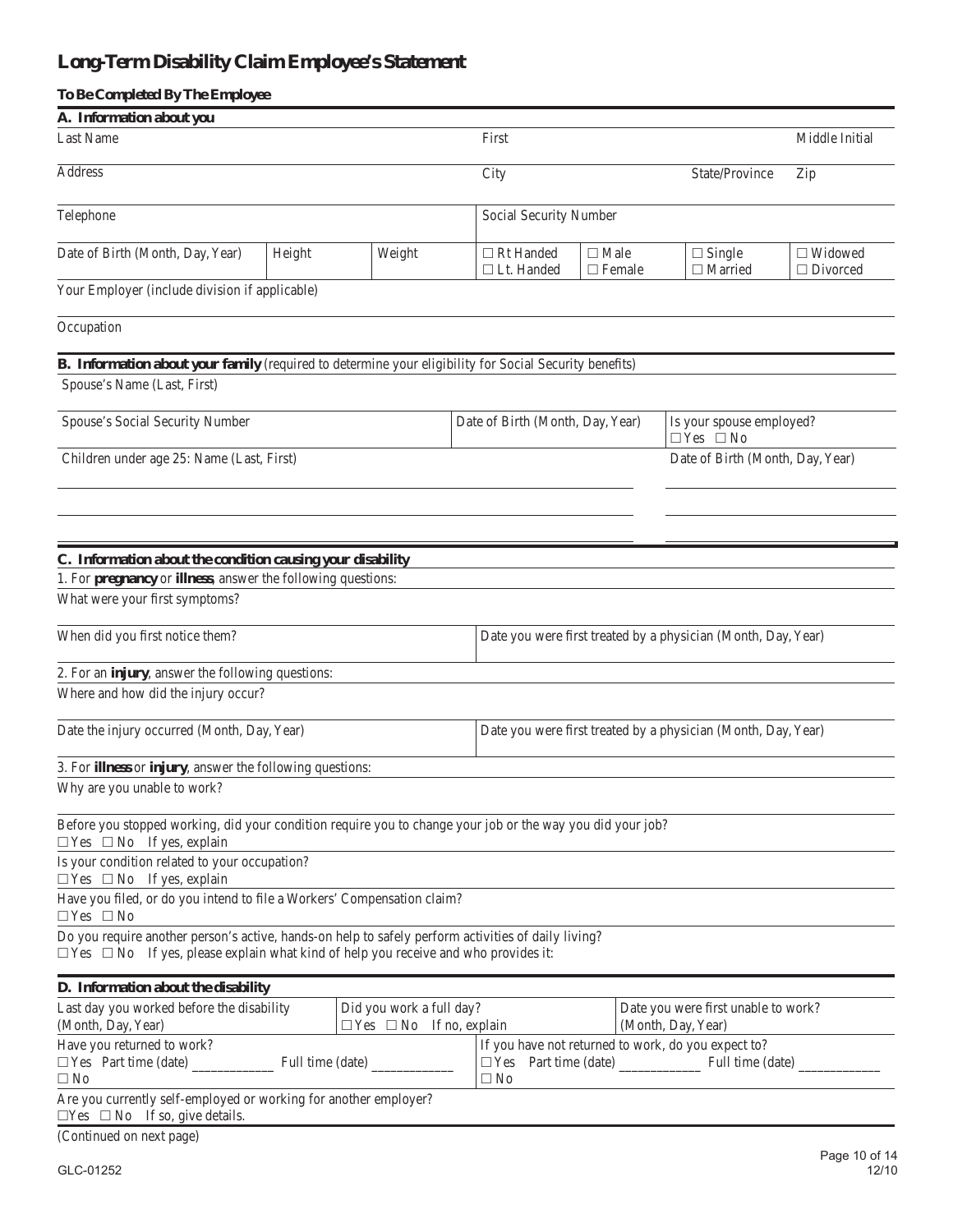| E. Information about physicians and hospitals                                                                                                                                                         |                    |           |                                                                                                                                                                                                                                                                                                                                                                                                         |                  |                            |
|-------------------------------------------------------------------------------------------------------------------------------------------------------------------------------------------------------|--------------------|-----------|---------------------------------------------------------------------------------------------------------------------------------------------------------------------------------------------------------------------------------------------------------------------------------------------------------------------------------------------------------------------------------------------------------|------------------|----------------------------|
| First medical attention for the current disability was given by (complete below):                                                                                                                     |                    |           |                                                                                                                                                                                                                                                                                                                                                                                                         |                  |                            |
| Doctor's Name                                                                                                                                                                                         |                    |           | Telephone:<br>Fax:                                                                                                                                                                                                                                                                                                                                                                                      | Specialty        |                            |
| Address (Street, City, State, Zip)                                                                                                                                                                    |                    |           |                                                                                                                                                                                                                                                                                                                                                                                                         | Dates Seen       | To                         |
| List all other physicians and hospitals you have seen for this condition:                                                                                                                             |                    |           |                                                                                                                                                                                                                                                                                                                                                                                                         |                  |                            |
| Doctor's Name                                                                                                                                                                                         | Telephone:<br>Fax: | Specialty |                                                                                                                                                                                                                                                                                                                                                                                                         |                  |                            |
| Address (Street, City, State, Zip)                                                                                                                                                                    |                    |           |                                                                                                                                                                                                                                                                                                                                                                                                         | Dates Seen       | To                         |
| Doctor's Name                                                                                                                                                                                         |                    |           | Telephone:<br>Fax:                                                                                                                                                                                                                                                                                                                                                                                      | Specialty        |                            |
| Address (Street, City, State, Zip)                                                                                                                                                                    |                    |           |                                                                                                                                                                                                                                                                                                                                                                                                         | Dates Seen       | To                         |
| Doctor's Name                                                                                                                                                                                         |                    |           | Telephone:<br>Fax:                                                                                                                                                                                                                                                                                                                                                                                      | Specialty        |                            |
| Address (Street, City, State, Zip)                                                                                                                                                                    |                    |           |                                                                                                                                                                                                                                                                                                                                                                                                         | Dates Seen       | To                         |
| Hospital                                                                                                                                                                                              |                    |           | Telephone:<br>Fax:                                                                                                                                                                                                                                                                                                                                                                                      | Specialty        |                            |
| Address (Street, City, State, Zip)                                                                                                                                                                    |                    |           |                                                                                                                                                                                                                                                                                                                                                                                                         |                  | Dates of Confinement<br>To |
| Have you ever had the same or a similar condition in the past?<br>$\Box$ Yes $\Box$ No If yes, complete the following concerning your past treatment:                                                 |                    |           |                                                                                                                                                                                                                                                                                                                                                                                                         |                  |                            |
| Doctor's Name                                                                                                                                                                                         |                    |           | Telephone:<br>Fax:                                                                                                                                                                                                                                                                                                                                                                                      | Specialty        |                            |
| Address (Street, City, State, Zip)                                                                                                                                                                    |                    |           |                                                                                                                                                                                                                                                                                                                                                                                                         | Dates Seen<br>To |                            |
| Hospital                                                                                                                                                                                              |                    |           | Telephone:<br>Fax:                                                                                                                                                                                                                                                                                                                                                                                      | Specialty        |                            |
| Address (Street, City, State, Zip)                                                                                                                                                                    |                    |           |                                                                                                                                                                                                                                                                                                                                                                                                         |                  | Dates of Confinement<br>To |
| F. Information about other disability income<br>(Check the other income benefits you are receiving or are eligible to receive as a result of your disability and complete the information requested.) |                    |           |                                                                                                                                                                                                                                                                                                                                                                                                         |                  |                            |
| Source of Income                                                                                                                                                                                      | Amount             |           | (wk., mon.) Date claim was filed Date payments began                                                                                                                                                                                                                                                                                                                                                    |                  | Date payments ended        |
| Social Security Retirement                                                                                                                                                                            |                    |           | $\frac{\frac{1}{2} + \frac{1}{2} + \frac{1}{2} + \frac{1}{2} + \frac{1}{2} + \frac{1}{2} + \frac{1}{2} + \frac{1}{2} + \frac{1}{2} + \frac{1}{2} + \frac{1}{2} + \frac{1}{2} + \frac{1}{2} + \frac{1}{2} + \frac{1}{2} + \frac{1}{2} + \frac{1}{2} + \frac{1}{2} + \frac{1}{2} + \frac{1}{2} + \frac{1}{2} + \frac{1}{2} + \frac{1}{2} + \frac{1}{2} + \frac{1}{2} + \frac{1}{2} + \frac{1}{2} + \frac$ |                  |                            |
| Social Security Disability/Yourself                                                                                                                                                                   |                    |           | $\frac{1}{\sqrt{1-\frac{1}{2}}}\left( \frac{1}{\sqrt{1-\frac{1}{2}}}\right)$                                                                                                                                                                                                                                                                                                                            |                  |                            |
| Social Security Disability/Dependents \$                                                                                                                                                              |                    |           |                                                                                                                                                                                                                                                                                                                                                                                                         |                  |                            |
| Canadian Pension Plan                                                                                                                                                                                 | \$                 |           |                                                                                                                                                                                                                                                                                                                                                                                                         |                  |                            |
| Workers' Compensation                                                                                                                                                                                 | \$                 |           |                                                                                                                                                                                                                                                                                                                                                                                                         |                  |                            |
| <b>State Disability</b>                                                                                                                                                                               | \$                 |           | <u> 1989 - Johann Stein, mars et al. (</u>                                                                                                                                                                                                                                                                                                                                                              |                  |                            |
| Pension/Retirement                                                                                                                                                                                    | \$                 |           | <u> 1989 - Andrea Stadt, fransk politik (d. 1989)</u>                                                                                                                                                                                                                                                                                                                                                   |                  |                            |
| Pension/Disability                                                                                                                                                                                    | \$                 |           | <u> 1989 - Jan Barnett, mars eta inperiodo eta inperiodo eta inperiodo eta inperiodo eta inperiodo eta inperiodo</u>                                                                                                                                                                                                                                                                                    |                  |                            |
| Short Term Disability                                                                                                                                                                                 | \$                 |           |                                                                                                                                                                                                                                                                                                                                                                                                         |                  |                            |
| Unemployment                                                                                                                                                                                          | \$                 |           |                                                                                                                                                                                                                                                                                                                                                                                                         |                  |                            |
| No-Fault Insurance                                                                                                                                                                                    | \$                 |           |                                                                                                                                                                                                                                                                                                                                                                                                         |                  |                            |
| Railroad Retirement                                                                                                                                                                                   | \$                 |           |                                                                                                                                                                                                                                                                                                                                                                                                         |                  |                            |
| Other (include individual                                                                                                                                                                             |                    |           |                                                                                                                                                                                                                                                                                                                                                                                                         |                  |                            |
| or group benefits):                                                                                                                                                                                   | $\mathcal{S}$ .    |           | <u> 1989 - Johann John Stone, mars et al. (</u>                                                                                                                                                                                                                                                                                                                                                         |                  |                            |
| G. Information about income tax withholding                                                                                                                                                           |                    |           | <b>Contract Contract Contract</b>                                                                                                                                                                                                                                                                                                                                                                       |                  |                            |

If your request for benefits is approved, should The Lincoln National Life Insurance Company withhold income taxes from your benefit checks?  $\Box$  Yes  $\Box$  No If yes, how much should be withheld from each check. Federal taxes (minimum is \$88.00 per month) \$

**H. Signature** (Required for all claims)

Under what other The Lincoln National Life Insurance policies are you currently covered?

The above Statements are true and complete to the best of my knowledge and belief. I have read and understand the attached Fraud Warning statements.

**X** \_\_\_\_\_\_\_\_\_\_\_\_\_\_\_\_\_\_\_\_\_\_\_\_\_\_\_\_\_\_\_\_\_\_\_\_\_\_\_\_\_\_\_\_\_\_\_\_\_\_\_\_\_\_\_\_\_\_\_\_\_\_\_\_\_\_\_\_\_\_\_\_\_\_\_\_\_\_ \_\_\_\_\_\_\_\_\_\_\_\_\_\_\_\_\_\_\_\_\_\_\_\_\_\_\_\_\_\_\_\_\_\_

Signature of Employee Date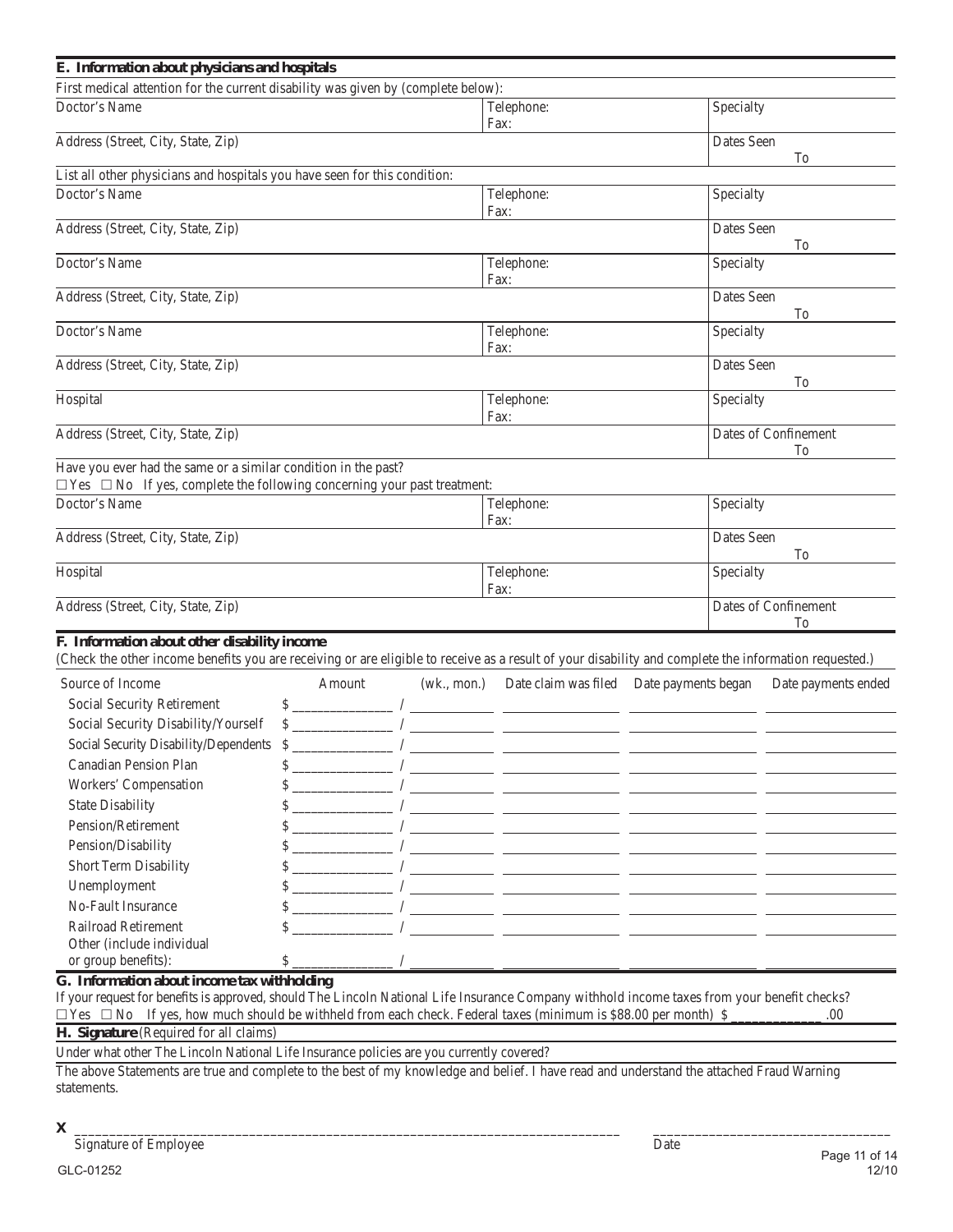## **Long-Term Disability Claim Physician's Statement**

This form should be completed by the physician who was treating the claimant when he or she last worked.

| To Be Completed By The Attending Physician                                                                                                        |                                                         |                                                                             |                                        |                                                                            |  |  |  |
|---------------------------------------------------------------------------------------------------------------------------------------------------|---------------------------------------------------------|-----------------------------------------------------------------------------|----------------------------------------|----------------------------------------------------------------------------|--|--|--|
| A. General information                                                                                                                            |                                                         |                                                                             |                                        |                                                                            |  |  |  |
| This claim is for (Patient's Name)                                                                                                                |                                                         |                                                                             |                                        |                                                                            |  |  |  |
| Patient's Social Security Number                                                                                                                  | Height                                                  | Weight                                                                      | <b>Blood Pressure</b>                  | Date of Birth (Month, Day, Year)                                           |  |  |  |
| Primary Diagnosis including ICD 9 or DSM code                                                                                                     |                                                         |                                                                             |                                        |                                                                            |  |  |  |
| B. Complete this section for normal pregnancy, then go to section E.                                                                              |                                                         |                                                                             |                                        |                                                                            |  |  |  |
| What was the date of the last menstrual period?                                                                                                   |                                                         |                                                                             | What is the expected date of delivery? |                                                                            |  |  |  |
|                                                                                                                                                   |                                                         |                                                                             |                                        |                                                                            |  |  |  |
| What is the expected length of postpartum recovery?                                                                                               |                                                         |                                                                             | What was the first date of treatment?  | What was the last date of treatment?                                       |  |  |  |
| C. Complete this section for all conditions except normal pregnancy.                                                                              |                                                         |                                                                             |                                        |                                                                            |  |  |  |
| Symptoms                                                                                                                                          |                                                         |                                                                             |                                        |                                                                            |  |  |  |
| <b>Objective Findings</b>                                                                                                                         |                                                         |                                                                             |                                        |                                                                            |  |  |  |
| Are there secondary conditions contributing to the disability?<br>$\Box$ Yes $\Box$ No If yes, what are they? (Please include ICD 9 or DSM code.) |                                                         |                                                                             |                                        |                                                                            |  |  |  |
| If this is a cardiac condition, what is the functional capacity?<br>(American Heart Association)                                                  |                                                         | $\Box$ Class 1 - No limitation                                              | $\Box$ Class 2 - Slight limitation     | $\Box$ Class 3 - Marked limitation<br>$\Box$ Class 4 - Complete limitation |  |  |  |
| When did symptoms first appear?                                                                                                                   | Date of the patient's first visit<br>(Month, Day, Year) | Date you believe the patient was first unable to work<br>(Month, Day, Year) |                                        |                                                                            |  |  |  |
| Date of the patient's last visit<br>(Month, Day, Year)                                                                                            |                                                         | How often do you see the patient?                                           |                                        |                                                                            |  |  |  |
| Is the patient's condition work related?<br>$\Box$ Yes $\Box$ No If yes, explain:                                                                 |                                                         |                                                                             |                                        |                                                                            |  |  |  |
| Has the patient undergone surgery?<br>$\Box$ Yes $\Box$ No If yes, give date, procedure and result.                                               |                                                         |                                                                             |                                        |                                                                            |  |  |  |
| If no, do you expect surgery to be performed in the future?<br>$\Box$ Yes $\Box$ No If yes, give date and type of surgery.                        |                                                         |                                                                             |                                        |                                                                            |  |  |  |
| What medication is the patient currently taking?                                                                                                  |                                                         |                                                                             |                                        |                                                                            |  |  |  |
| Please indicate other types and frequencies of treatment.                                                                                         |                                                         |                                                                             |                                        |                                                                            |  |  |  |
| Has the patient been referred to a medical rehabilitation or therapy program?<br>$\Box$ Yes $\Box$ No If yes, give details.                       |                                                         |                                                                             |                                        |                                                                            |  |  |  |
| Have you referred the patient for other types of consultations?<br>$\Box$ Yes $\Box$ No If yes, give details.                                     |                                                         |                                                                             |                                        |                                                                            |  |  |  |
| Has the patient been hospital confined?<br>$\Box$ Yes $\Box$ No If yes, complete the following:                                                   |                                                         |                                                                             |                                        |                                                                            |  |  |  |
| Name of Hospital                                                                                                                                  |                                                         |                                                                             |                                        |                                                                            |  |  |  |
| Address                                                                                                                                           |                                                         |                                                                             |                                        | Dates of Confinement<br>through                                            |  |  |  |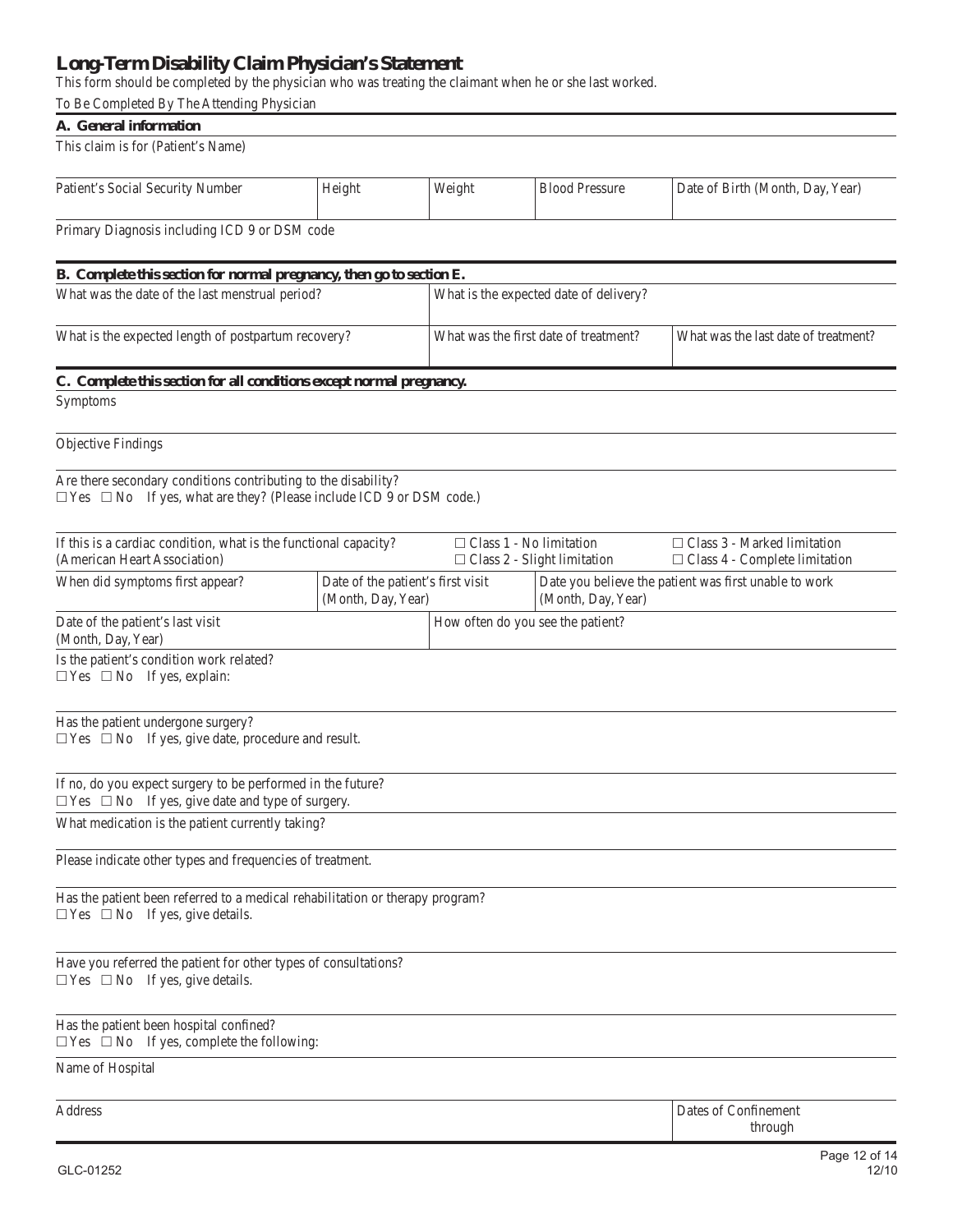#### **D. Information about the patient's inability to work**

Briefly describe restrictions and limitations. 

Restrictions (What the patient SHOULD NOT do)

Limitations (What the patient CANNOT do)

What is your prognosis for recovery?

Has patient achieved maximum medical improvement?

 $\Box$  Yes  $\Box$  No If no, complete the following:

How soon do you expect fundamental changes in the patient's medical condition?

 $\Box$  1 - 2 months  $\Box$  5 -6 months

 $\Box$  3 - 4 months  $\Box$  more than 6 months

Give details concerning expected improvement or deterioration:

|                                     | 2 | 3 | 4              | 5              | 6        |        | 8                                                                                                         |
|-------------------------------------|---|---|----------------|----------------|----------|--------|-----------------------------------------------------------------------------------------------------------|
|                                     | 2 | 3 | $\overline{4}$ | 5              | 6        | 7      | 8                                                                                                         |
|                                     | 2 | 3 | $\overline{4}$ | $\overline{5}$ | 6        |        | 8                                                                                                         |
| Are there restrictions in:          |   |   |                |                |          |        | Comments                                                                                                  |
| Lifting/Carrying                    |   |   |                |                | $\Box$   |        |                                                                                                           |
| Use of hands in repetitive actions  |   |   |                |                | $\Box$   |        |                                                                                                           |
| Use of feet in repetitive movements |   |   |                |                | $\Box$   |        |                                                                                                           |
| Bending                             |   |   |                |                | ⊏        |        |                                                                                                           |
| Squatting                           |   |   |                |                | $\Box$   |        |                                                                                                           |
| Crawling                            |   |   |                |                | □        |        |                                                                                                           |
| Climbing                            |   |   |                |                | П        |        |                                                                                                           |
| Reaching above shoulder level       |   |   |                |                |          |        |                                                                                                           |
| Other (please specify)              |   |   |                |                |          |        |                                                                                                           |
|                                     |   |   |                |                | Yes<br>П | □<br>⊏ | In an eight hour workday, claimant can: (Circle full hourly capacity for each activity)<br>N <sub>0</sub> |

When do you expect claimant to return to prior level of functioning?

Would you recommend vocational rehabilitation for this patient?

 $\Box$  Yes  $\Box$  No

Has your patient had loss of cognitive functioning? "Cognitive impairment" means a permanent deterioration or loss of cognitive or intellectual capacity and requires another person's hands-on help or verbal cues to prevent harm to self or others due to impairment  $\Box$  Yes  $\Box$  No If yes, please explain and provide supporting medical documentation and testing:

Based on your observations of this patient, medical history and condition, has your patient lost the ability to safely and completely perform Activities of Daily Living (ADLs) without another person's active hands-on help with all or most of the activity:

| ADL                 | Date on which assistance was first required and received                                                                            |
|---------------------|-------------------------------------------------------------------------------------------------------------------------------------|
| $\Box$ Bathing      | (washing self in tub, shower or by sponge bath, with or w/o equipment)                                                              |
| $\Box$ Dressing     | (putting on, taking off garmets, braces or any artificial limbs normally worn)                                                      |
| $\Box$ Toileting    | (getting to, from, on and off toilet; and performing related personal hygiene)                                                      |
| $\Box$ Transferring | (moving in $\&$ out of bed, chair or any wheelchair, with or $w/o$ equipment)                                                       |
| $\Box$ Continence   | (voluntarily maintaining control of bladder and bowel function)                                                                     |
| $\Box$ Eating       | (getting nourishment into one's body by any means (table/tray or special equipment)                                                 |
|                     | If the claimant has lost the ability to perform ADLs listed above, please provide any supporting medical documentation and testing. |

If the patient has lost the ability to perform any ADLs listed above, do you expect the limitations to be permanent?

 $\Box$  Yes  $\Box$  No If "no", please explain when improvement may be expected: